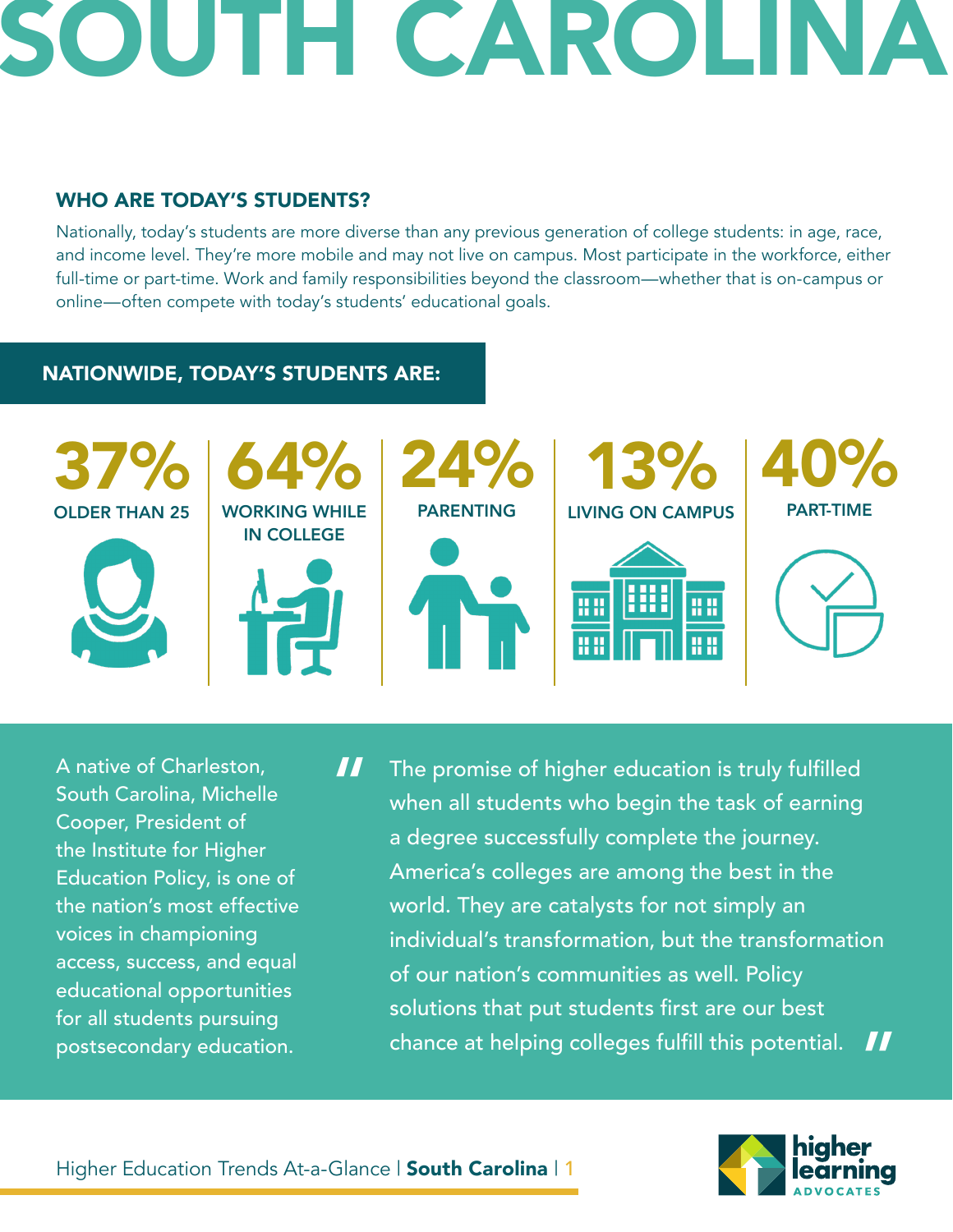

To better understand how South Carolina compares to the national higher education landscape, look to the data below detailing trends in enrollment, federal student aid, tuition and fees, earnings, and attainment comparing national and state level data.

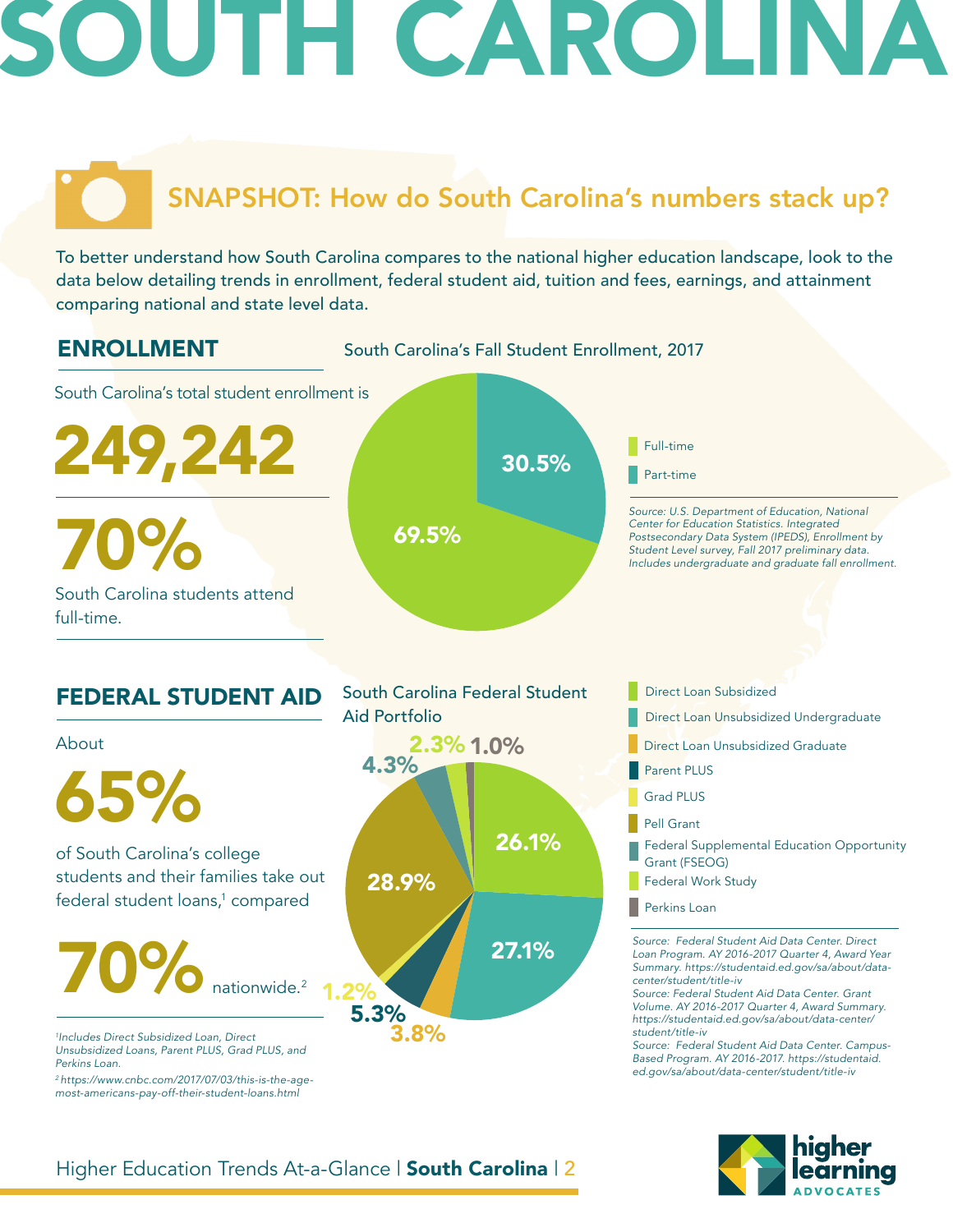SNAPSHOT: How do South Carolina's numbers stack up?

Average Tuition & Fees | 2018-2019

### TUITION & FEES

South Carolina's institutions of higher education tuition & fees are above the national average.

*Source: College Board. Trends in College Pricing 2018. Figure 5 and 6. https://trends.collegeboard. org/college-pricing*

*Source: College Board. Average Tuition and Fees and Room and Board in Current Dollars, 2017-18 and 2018-19.*

*https://trends.collegeboard.org/college-pricing/* figures-tables/average-published-undergraduate*charges-sector-2018-19*



### ATTAINMENT

In 2016-2017, about-average rates of South Carolina students obtained postsecondary degrees or credentials as the rest of the nation.

*Source: U.S. Department of Education, National Center for Education Statistics. Integrated Postsecondary Education Data System (IPEDS), Completions Survey by Gender, 2016-2017 academic year.* 

*Source: Ginder, S.A., Kelly-Reid, J.E., and Mann, F.B. (2018). Postsecondary Institutions and Cost of Attendance in 2017– 18; Degrees and Other Awards Conferred, 2016–17; and 12-Month Enrollment, 2016–17: First Look (Provisional Data) (NCES 2018- 060rev). U.S. Department of Education. Washington, DC: National Center for Education Statistics. Retrieved November 2018 from https://nces.ed.gov/ pubs2018/2018060REV.pdf*

Note: Certificates only include less than one year and *at least one year but less than 4 years.* 

#### Percentage of Degrees & Certificates Awarded | 2016-2017



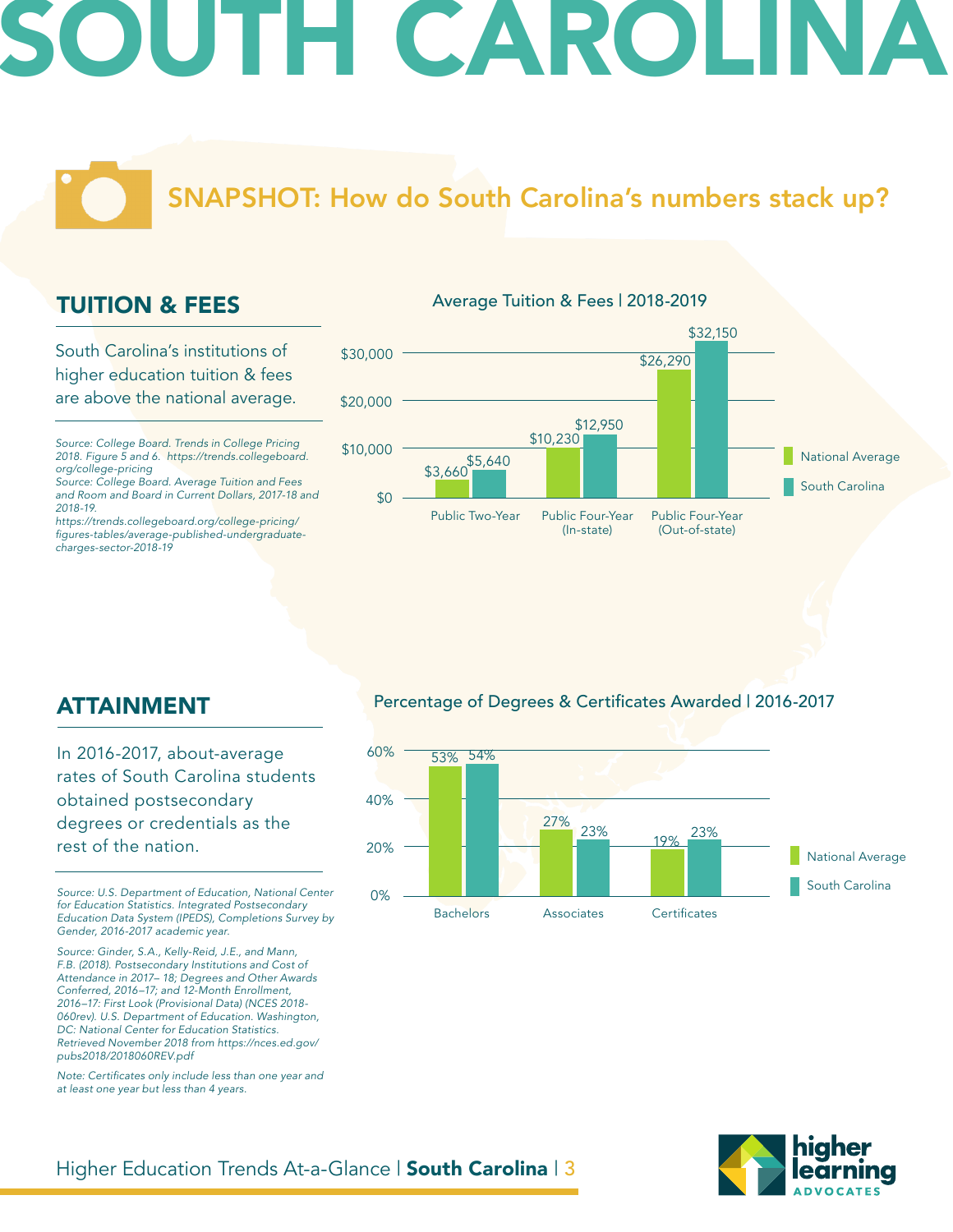### SNAPSHOT: How do South Carolina's numbers stack up?

### ATTAINMENT *continued*

South Carolina Education Levels for Residents Ages 25-64

As of February 2019,

9.9% 43.7%

of South Carolina residents ages 25-64 have obtained a certificate or postsecondary degree.

#### NATIONALLY,

47.6%

of Americans ages 25-64 have obtained a certificate or postsecondary degree.3



### Percentage of South Carolina Residents Ages 25-64 with at least an Associate's Degree by Race



*Source: Lumina Foundation. A Stronger Nation. February 26, 2019. http://strongernation. luminafoundation.org/report/2019/#state/SC*



<sup>3</sup>*http://strongernation.luminafoundation.org/ report/2019/#state/SC*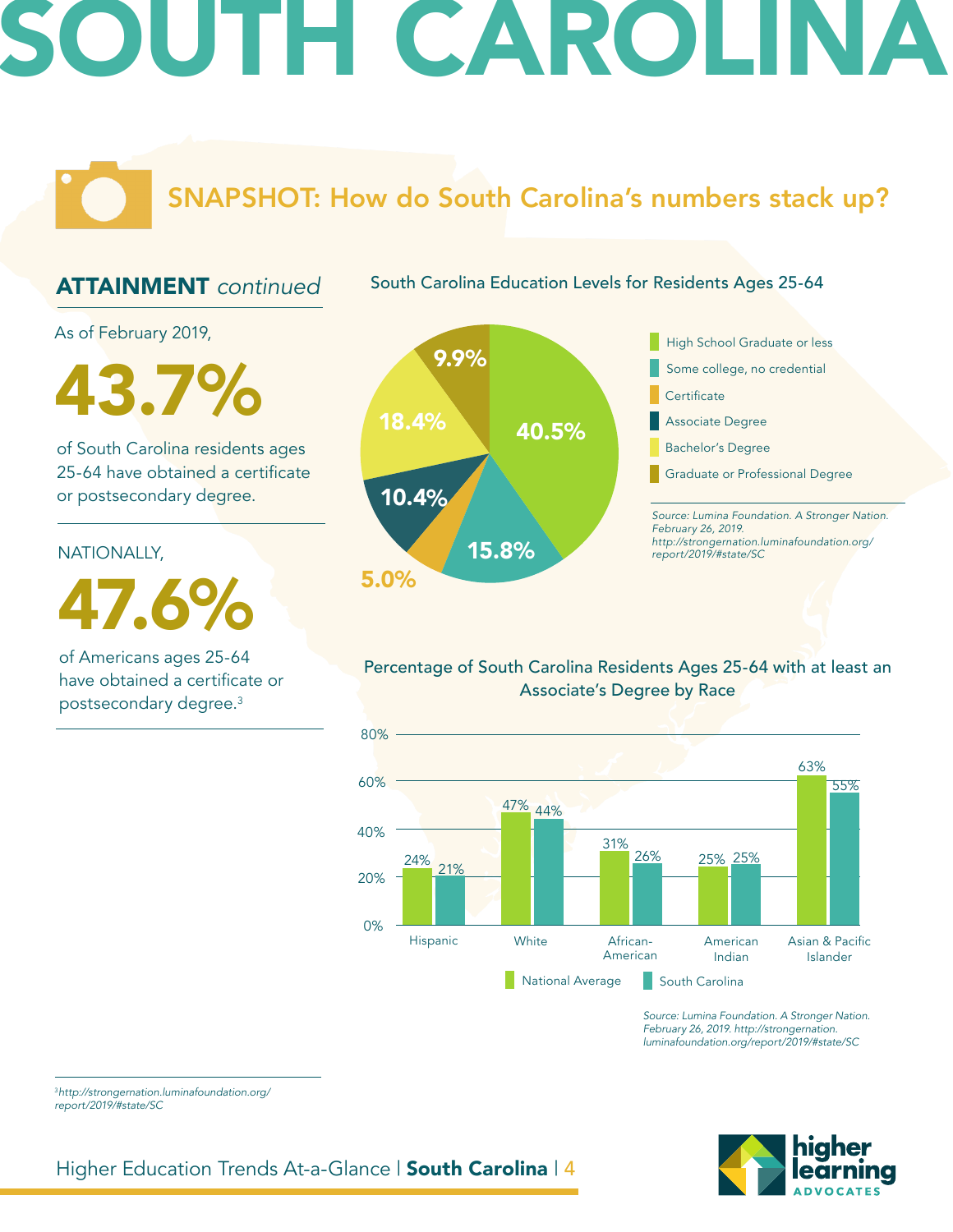### SNAPSHOT: How do South Carolina's numbers stack up?

### EARNINGS AND EMPLOYMENT

Americans who earn a postsecondary degree or credential have higher earnings potential.

*Source: Georgetown University Center for Education*  and Workforce. Certificates: Gateway to Gainful *Employment and College Degrees. https://cew.* georgetown.edu/cew-reports/certificates/

South Carolina workers with higher levels of postsecondary attainment have more earning power than their peers with less than a bachelor's degree. However, the median earnings of South Carolina residents is below the national average.

*Source: U.S. Census Bureau, Earnings in the Past 12 Months, 2012-2016 American Community Survey 5-Year Estimates.* https://factfinder.census.gov/faces/tableservices/

*jsf/pages/productview.xhtml?pid=ACS\_09\_5YR\_ S1501&prodType=table*

### The majority of jobs nationwide in 2020 will require education beyond high school.

*Source: Anthony P. Carnevale, Nicole Smith, and Jeff Strohl. Georgetown Center for Education and Workforce. Recovery: Job Growth and Education Requirements through 2020. June 26, 2013. https://cew.georgetown.edu/cew-reports/ recovery-job-growth-and-education-requirementsthrough-2020/*

#### National Average Earnings of U.S. Workers By Educational Attainment



### Median Earnings by Educational Attainment for South Carolina Residents Aged 25 and Over



#### Percentage of Jobs that will Require Postsecondary Education by 2020